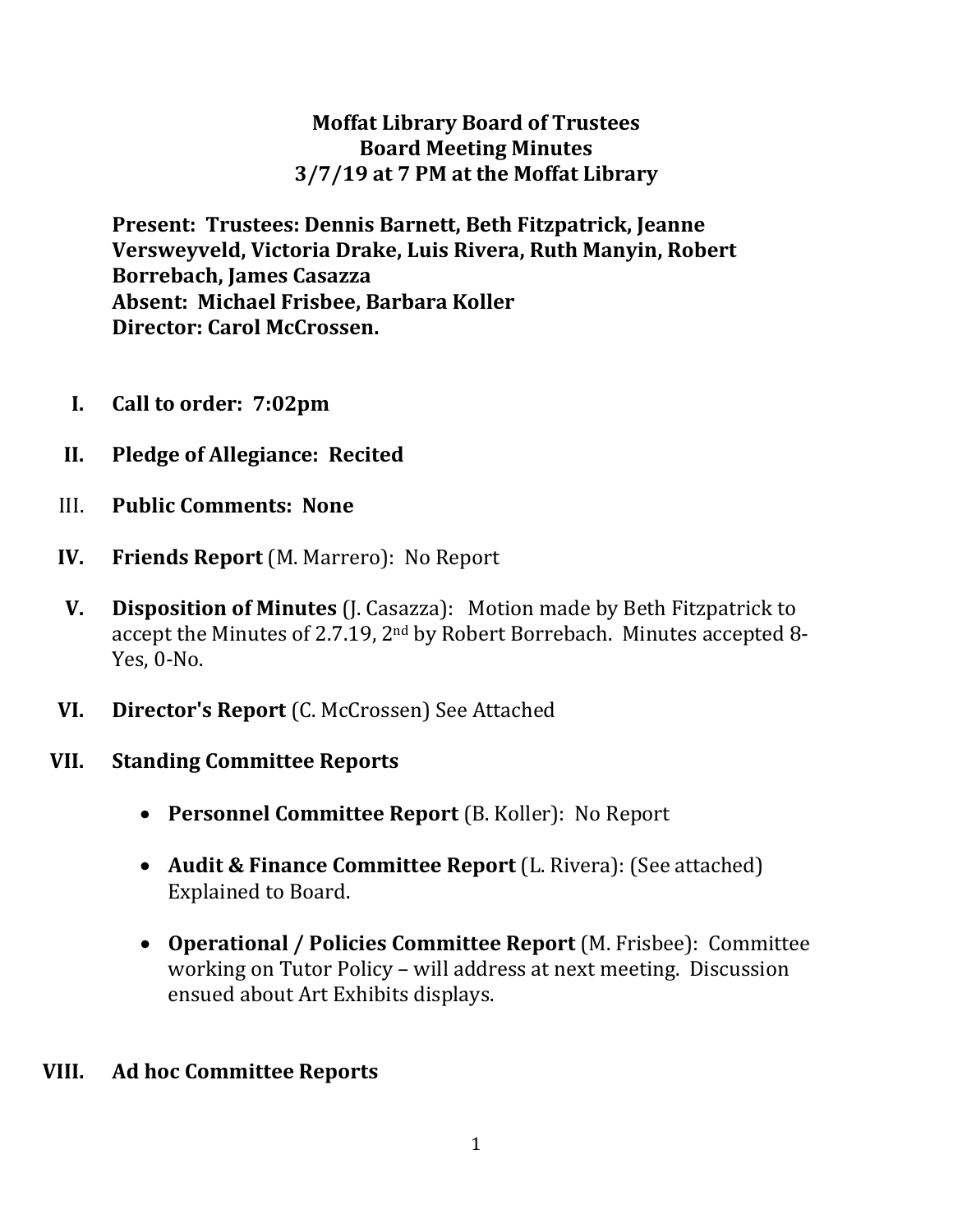- **A. 6 W Main Building Committee Report** (R. Manyin). Jim Casazza reported that a firm start date for the Carriage House will be set pending weather. Jim is working with Fanshawe on list of items to be completed within the Library and completing the windows with the Architect & Lighting engineer. Shelving issue was brought to the attention of the Board and inspected by the Board. Jim C. will follow up with Carol on the repair and/or replacement of shelving.
- B. **Bylaws Committee Report** (J. Casazza): No Report

## **IX. Fiscal Officer's Report** (L. Rivera)

- A. **MOTION # 1-030719** "To accept the Fiscal Officer's Report for the period ending 2/28/19 as submitted." Motion made by Luis Rivera, 2nd by James Casazza. Motion accepted 8-0.
- B. **MOTION # 2-030719** "To approve the **Operating Expenses** warrant for the period of **2/1/19-3/7/19** in the amount of \$38,374.25." Motion made Luis Rivera, 2nd by Victoria Drake. Motion accepted 8-0.
- **X. Unfinished Business:** \$100 for ad from Board **-** Authors Luncheon. Board accepted resignation submitted by Chris Fox as of 3/6/19. It was decided by Board to keep the position open, therefore there will be two Board vacancies at the next vote.

#### **XI. New Business**

#### **A. FYE20 Budget Proposal**

1. **MOTION #3-030719**: To accept the FYE20 Budget Proposal, as presented/amended by the Audit & Finance Committee. Motion made by James Casazza, 2nd by Victoria Drake. Motion accepted 8-0.

#### B. **Exhibit and Display Policy**

1. **MOTION #4-030719**: To accept the new Exhibit and Display Policy, as presented/amended by the Policy Committee. Motion made by Robert Borrebach, 2nd by James Casazza. Motion passed 6- Yes, 1-No (Ruth Manyin), 1-Abstain (Jeanne Versweyveld). Policy accepted by Board.